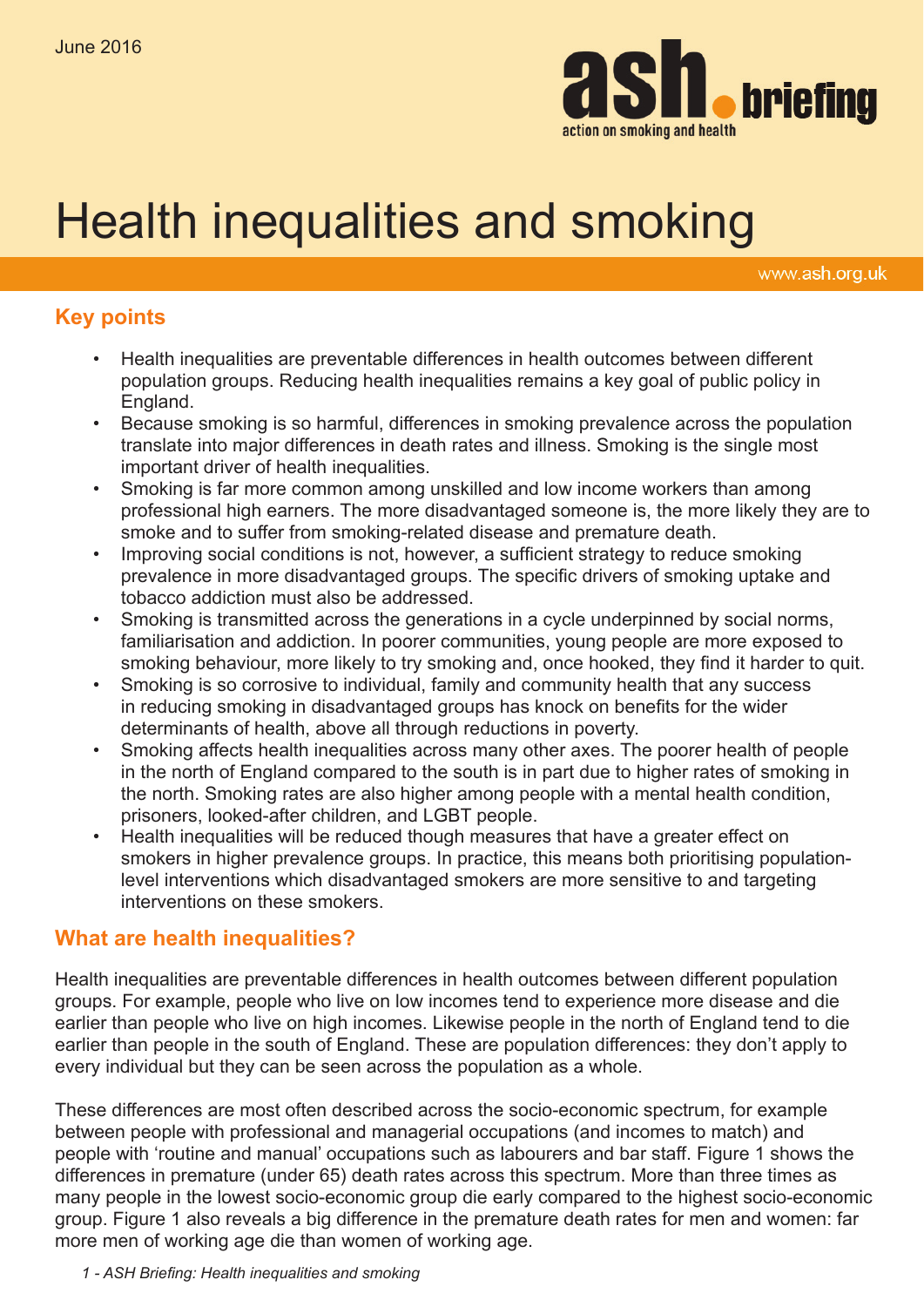These differences are called 'inequalities' because we recognise that they are unfair. In a fair society, we would expect everyone to have the same life expectancy, regardless of who they are and where they live. Yet today a baby boy born in the London borough of Kensington and Chelsea has a life expectancy of 83.3 years compared to 74.7 years in Blackpool. Likewise a baby girl born in the district of Chiltern in Berkshire has a life expectancy of 86.7 years compared to 79.8 years in Middlesbrough.<sup>1</sup> In his landmark 2010 report, Fair Society, Healthy *Lives*, Michael Marmot and his team began by making clear the moral dimension of tackling inequalities in health:

*Inequalities are a matter of life and death, of health and sickness, of well-being and misery. The fact that in England today people from different socioeconomic groups experience avoidable differences in health, well-being and length of life is, quite simply, unfair and unacceptable.* 

Reducing health inequalities is a key goal of public policy in England. Box 1 identifies the policy and legislation that promotes this goal at both national and local levels.

## Figure 1. Premature deaths per 100,000 adults of working age (25-64) by socio-economic group and gender, 2008-2010 (ONS)



## **What contribution does smoking make to health inequalities?**

Smoking remains by far and away the single biggest preventable cause of death and illness in England. In 2013, 78,200 people aged over 35 died from smoking-related causes in England, 17 per cent of all deaths in this age group.<sup>2</sup> That's over 200 people every day. Likewise the impact of smoking on ill health is huge: in 2013/14 an estimated 28% of all the hospital admissions in England in the 35+ age group were attributable to smoking.3

As smoking is so harmful, any differences in smoking prevalence across the population inevitably translate into different rates of illness and mortality, i.e. heath inequalities. Figure 2 shows the difference in smoking rates in England between the three core socio-economic groups. Smoking is more than twice as common in the 'routine and manual' group than in the 'managerial and professional' group. This translates into a similar wealth divide: in Great Britain, 23% of those with an annual income of less than £10,000 are current smokers, compared with 11% of those with an annual income of £40,000 or more.4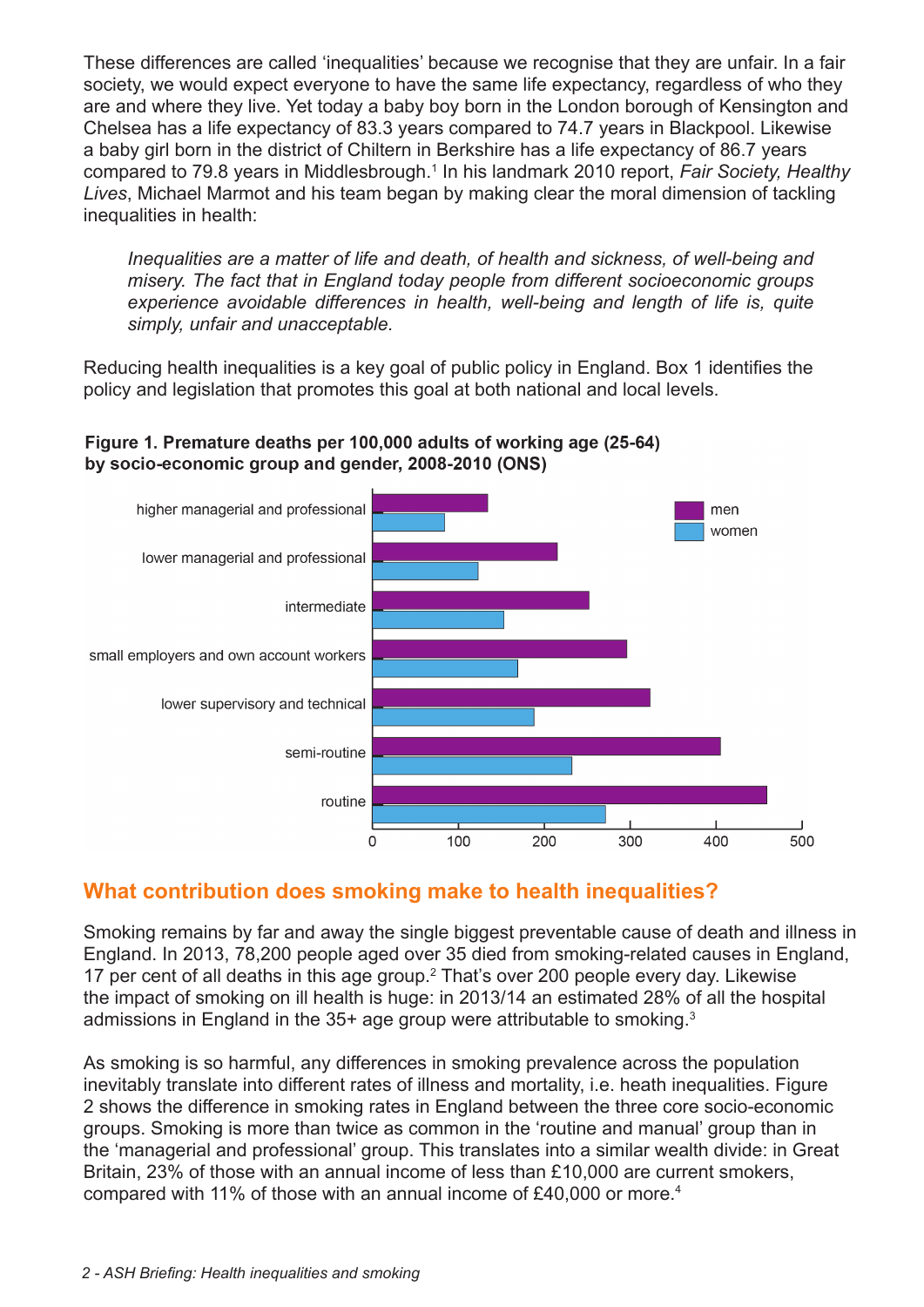## **Box 1: Legislation and policy underpinning work on health inequalities**

#### **Health and Social Care Act 2012**

- The Act enshrines explicit duties on the Secretary of State, NHS Commissioning Board and clinical commissioning groups (CCGs) to have regard to the need to reduce inequalities in the benefits which can be obtained from health services. The duty on the Secretary of State extends to functions in relation to both the NHS and public health.
- The Act defines CCG responsibilities to help reduce health inequalities through integrating local services, the quality reward and public involvement in planning and commissioning.
- The Act enables providers  $-$  including the independent and third sector  $-$  to develop innovative services to tackle complex problems such as health inequalities.

#### **NHS Five year forward view 2015**

*The future health of millions of children, the sustainability of the NHS, and the economic prosperity of Britain all now depend on a radical upgrade in prevention and public health.*

#### **Public Health England: From evidence into action: opportunities to protect and improve the nation's health, 2014**

*Reducing smoking and stopping children starting is a priority, to be pursued in a way that reduces health inequality and ensures everyone is able to benefit.*

*The best way to stop children smoking is to reduce smoking in the world around them, helping adults to quit so that smoking is no longer the norm. We want to secure a tobaccofree generation; our most disadvantaged communities have the most to gain from this.*

#### **Mental Health Task Force: The five year forward view for mental health, 2016**

*People with a long standing mental health problem are twice as likely to smoke, with the highest rates among people with psychosis or bipolar disorder. Current incentive schemes for GPs to encourage monitoring of physical health should continue and extra efforts should be made to reduce smoking - one of the most significant causes of poorer physical health for this group. Mental health inpatient services should be smoke free by 2018.* 

#### Figure 2. Smoking prevalence by socio-economic group, 2014 (Integrated Household Survey)



Various studies have sought to quantify the specific contribution that smoking makes to health inequalities. Studies which examine death rates over long periods or large datasets tend to provide the most powerful results. For example:

In a long-term study of over 10,000 civil servants in London, including workers in all socio-economic groups, smoking was found to account for around a third (32% - 35%) of the difference in death rates between the lowest and highest socio-economic groups over a period of 24 years.<sup>5</sup>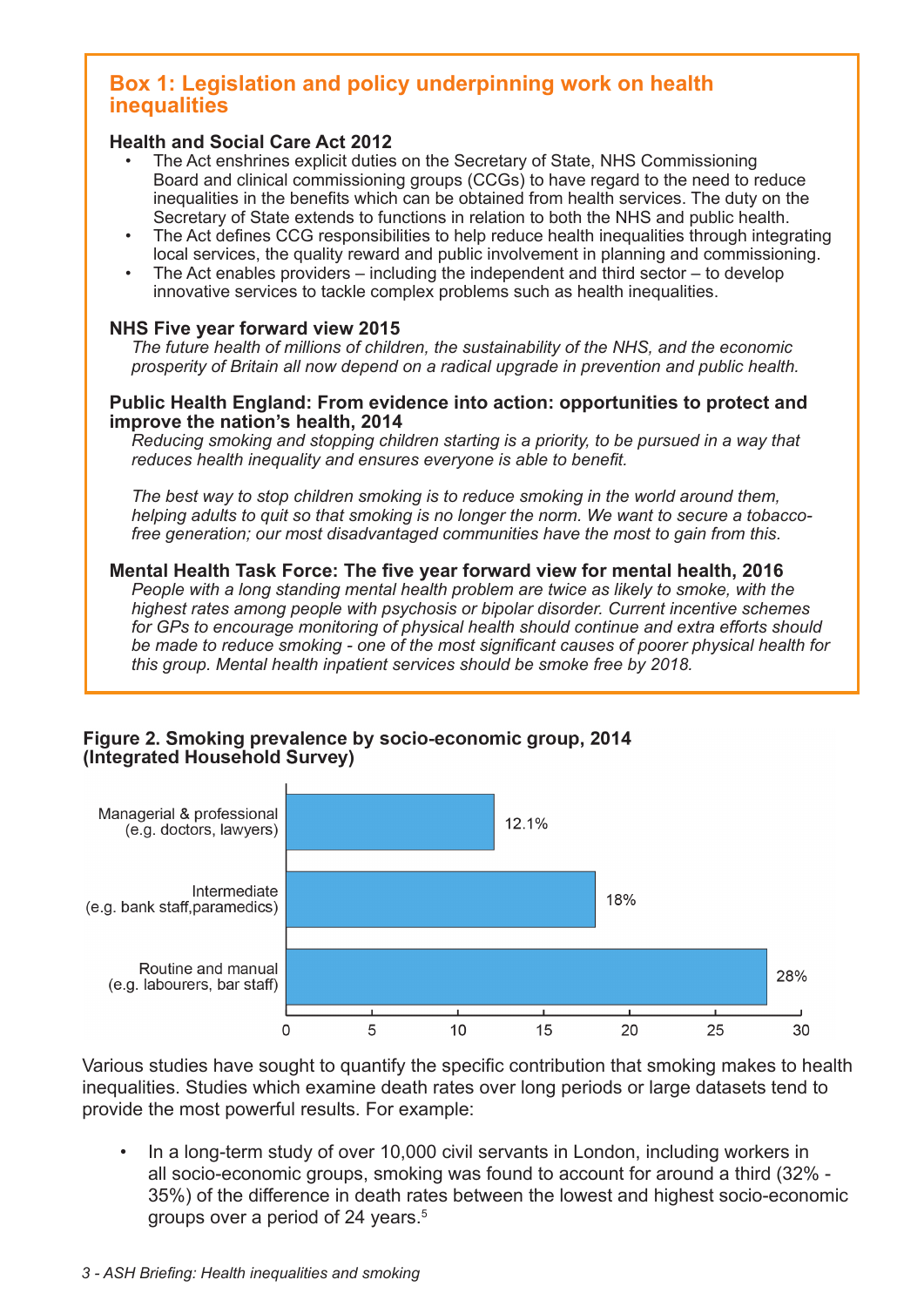- In an international study of deaths among men aged 35-69, which included data on 600,000 men, smoking was found to account for around half the difference in mortality between the top and bottom socio-economic groups. In England and Wales, the effect of smoking was especially pronounced: in 1996, professional men had a 21% risk of dying before they reached 70 including a 4% risk due to smoking, whereas unskilled men had a 43% risk of dying including a 19% risk due to smoking.<sup>6</sup>
- A long-term study of 15,400 residents of Renfrew and Paisley in Scotland, followed up over 28 years, found that smokers in the highest socio-economic group were more likely to die than non-smokers in the lowest socio-economic group, i.e. the effect of smoking on health outcomes across socio-economic groups is so great that the inequality is reversed if the characteristic pattern of smoking prevalence is reversed. The effect was clearest for men: compared to non-smokers in the highest socioeconomic group, non-smokers in the lowest socio-economic group were 43% more likely to die, whereas smokers in the highest socio-economic group were 211% more likely to die.<sup>7</sup>

Smoking drives many other health inequalities. Wherever there is a difference in smoking prevalence, the result is a corresponding difference in health outcomes. Remarkably, we see higher smoking prevalence associated with almost every indicator of deprivation or marginalisation. For example, compared to the population as a whole, smoking is more common among:

- • People with a mental health condition
- People who are unemployed
- • People who are homeless
- People who are incarcerated
- People who receive welfare benefits
- • People with no qualifications
- • Lone parents
- • Gay men and lesbians

Cumulative disadvantage ratchets up the likelihood that someone will smoke. A study of young women in the south of England found smoking prevalence of 18 per cent among women with no indicators of disadvantage. This rose to 36 per cent among those from disadvantaged backgrounds, 44 per cent among those who additionally left school when 16 years old, 55 per cent among those who additionally became mothers before the age of 22, and 63 per cent among those who experienced all these aspects of disadvantage and additionally lived on means-tested benefits.<sup>8</sup>

The highest rates of smoking are consistently found among those who are most disadvantaged. People whose control over their daily lives is highly constrained and who do not have the resources and opportunities to thrive are most likely to be smokers and least likely to take the necessary steps to quit. For example, in 2013, 73 per cent of the single homeless clients supported by St Mungo's in London smoked.<sup>9</sup>

Whichever way you look at the problem, it is clear that smoking has an extraordinary impact on health inequalities. Investment in tobacco control and smoking cessation services is therefore essential to the long term goal of overcoming these inequalities.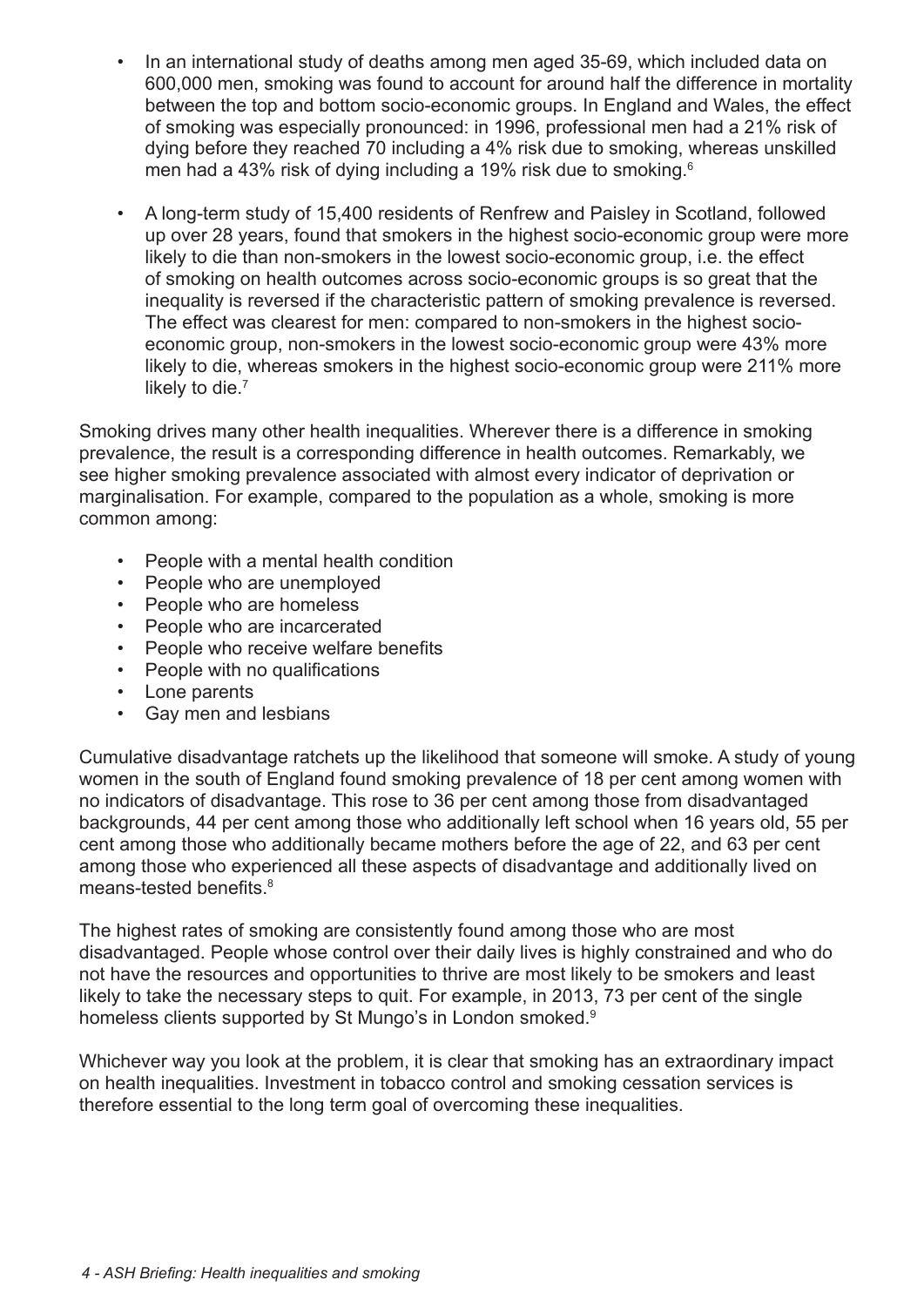## **Meeting socio-economic needs**

Any smoker who is struggling to cope with life on a daily basis because basic socio-economic or psychosocial needs are unmet is unlikely to see quitting as a priority and may consider smoking to be vital to everyday coping and stress relief. Social policy that aims to address these unmet needs will always be important to the long-term goal of ending the smoking epidemic.

However, social policy designed to improve socio-economic conditions is not sufficient. Once these needs have been met, there is no guarantee that a smoker will be able to quit. Smoking is too addictive and too ingrained in particular communities for this to be true. Once basic needs are met, the problem shifts.

Take, for example, Joe: an unskilled labourer hired on zero-hour contracts on construction sites in London. Joe has no qualifications, his wages are poor, and he lives in a small privately-rented flat with his wife and young daughter. He is also a smoker, like many other men in his circumstances. Consider what would happen if these socio-economic conditions improved as a result of social policy:

- If his in-work benefits increased and his income rose, Joe would be more likely to smoke as cigarettes would become more affordable.
- If Joe had the opportunity to gain new skills in construction, he would still find himself in the same working environment, just with more ready cash. Construction sites are notorious for smoking, as much by skilled bricklayers as by unskilled labourers.
- If Joe's housing improved, he would be more likely to have space at home where he could smoke away from his daughter – good for her but not for him if this reduced his incentive to quit.

These improvements in Joe's living and working conditions will have positive effects on his health and that of his household through, for example, access to better food and improvements in the warmth and quality of his living space, which may in turn enable him to engage more with his wider family and social network. But, other than reducing his stress levels, they won't do much to help him quit smoking.

It is essential, therefore, to distinguish between the basic socio-economic needs which, if unmet, can undermine personal health and inhibit any attempt to quit smoking, and the more complex issues – related to addiction, social norms and attitudes – that sustain high rates of smoking in lower socio-economic groups, even when these basic needs are met.

## **Tobacco control, poverty, and the Marmot principles: reversing the flow of the river**

For some time there has been a debate in public health about the relative importance to policy of unhealthy behaviours, such as smoking, versus the wider socio-economic determinants of health. In Fair Society, Healthy Lives, Michael Marmot emphasised the latter and identified six principles that should underpin public policy designed to promote health in society:

- Give every child the best start in life
- Enable all children, young people and adults to maximise their capabilities and have control over their lives
- • Create fair employment and good work for all
- • Ensure healthy standard of living for all
- • Create and develop healthy and sustainable places and communities
- Strengthen the role and impact of ill health prevention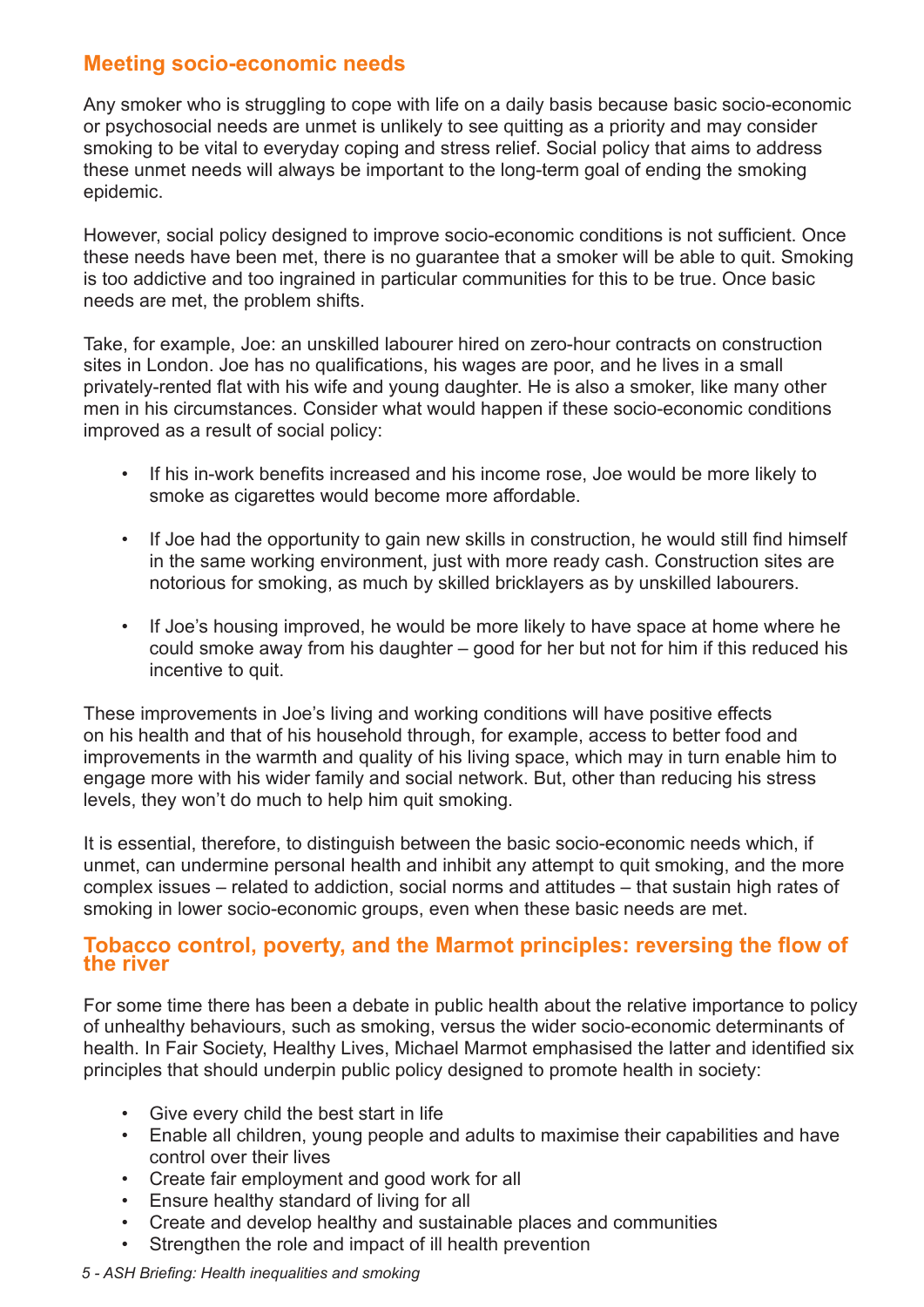The analysis of socio-economic needs and smoking presented above recognises the value of these principles but shifts the focus to the last one, and specifically to the 'downstream' interventions that focus on enabling people to quit smoking. This shift does not, however, involve a neglect of the other principles. In fact, smoking is so corrosive to individual, family and community health that any success in reducing smoking has knock on benefits for the wider determinants of health. Table 1 describes how efforts to reduce the 'downstream' behaviour of smoking actually reverse the flow of the river and improve conditions 'upstream', as defined by the six Marmot principles.

Poverty is the central issue. As spending on tobacco consumes a relatively high proportion of the household income of poorer smokers, smoking helps to trap these households in poverty as well as damaging personal and family health.<sup>10</sup> Based on 2009 prices, poorer smokers proportionately spend five times as much of their weekly household budget on smoking than richer smokers.11 This spending, which can be as much as £2,900 per year for a 20-a-day smoker, is money largely lost to the local economy.

| <b>Marmot goal</b>                                                                                                 | <b>Contribution of tobacco control</b>                                                                                                                     |
|--------------------------------------------------------------------------------------------------------------------|------------------------------------------------------------------------------------------------------------------------------------------------------------|
| Give every child the best start in life                                                                            | The best start in life necessarily involves protection<br>from secondhand smoke before birth and throughout<br>childhood.                                  |
| Enable all children, young people and adults to max-<br>imise their capabilities and have control over their lives | Addiction is a loss of control. Preventing smoking ini-<br>tiation gives individuals greater control of their health<br>and wellbeing in everyday life.    |
| Create fair employment and good work for all                                                                       | Smokefree regulations have transformed workplaces,<br>making them healthier and safer.                                                                     |
| Ensure healthy standard of living for all                                                                          | Smokefree homes and workplaces underpin a healthy<br>standard of living.                                                                                   |
| Create and develop healthy and sustainable places<br>and communities                                               | Smokefree environments and public spaces are wel-<br>coming to all members of a community                                                                  |
| Strengthen the role and impact of ill health prevention                                                            | Preventing people from starting smoking and helping<br>them to quit remains the single most effective way of<br>improving health outcomes for individuals. |

## **Table 1: Contribution of tobacco control to achieving the six Marmot goals**

Almost half of all the children living in poverty in the UK – around 1.1 million children – live with at least one parent who smokes.<sup>12</sup> In these households, low incomes are driven down further by spending on tobacco, squeezing resources for basic needs like food and warmth.<sup>13</sup> A further 400,000 children would be classed as being in poverty if the calculation of household income excluded the income currently spent on tobacco.

These low-income households are the most price sensitive, so raising the price of tobacco has the biggest impact here, thereby helping to reduce inequalities. However those who continue to smoke despite price rises face even greater financial pressure, so price strategies must always be accompanied by other interventions targeting the most disadvantaged groups (see below).

## **The inter-generational transmission of smoking**

Why is smoking so much more common in poorer and working class communities, if socioeconomic conditions are only part of the story? The answer is that smoking is transmitted across the generations in a cycle underpinned by social norms, familiarisation and addiction: young people in these communities are more exposed to smoking behaviour, more likely to try smoking and, once hooked, they find it harder to quit,<sup>14</sup> thereby sustaining the higher prevalence and the inequality.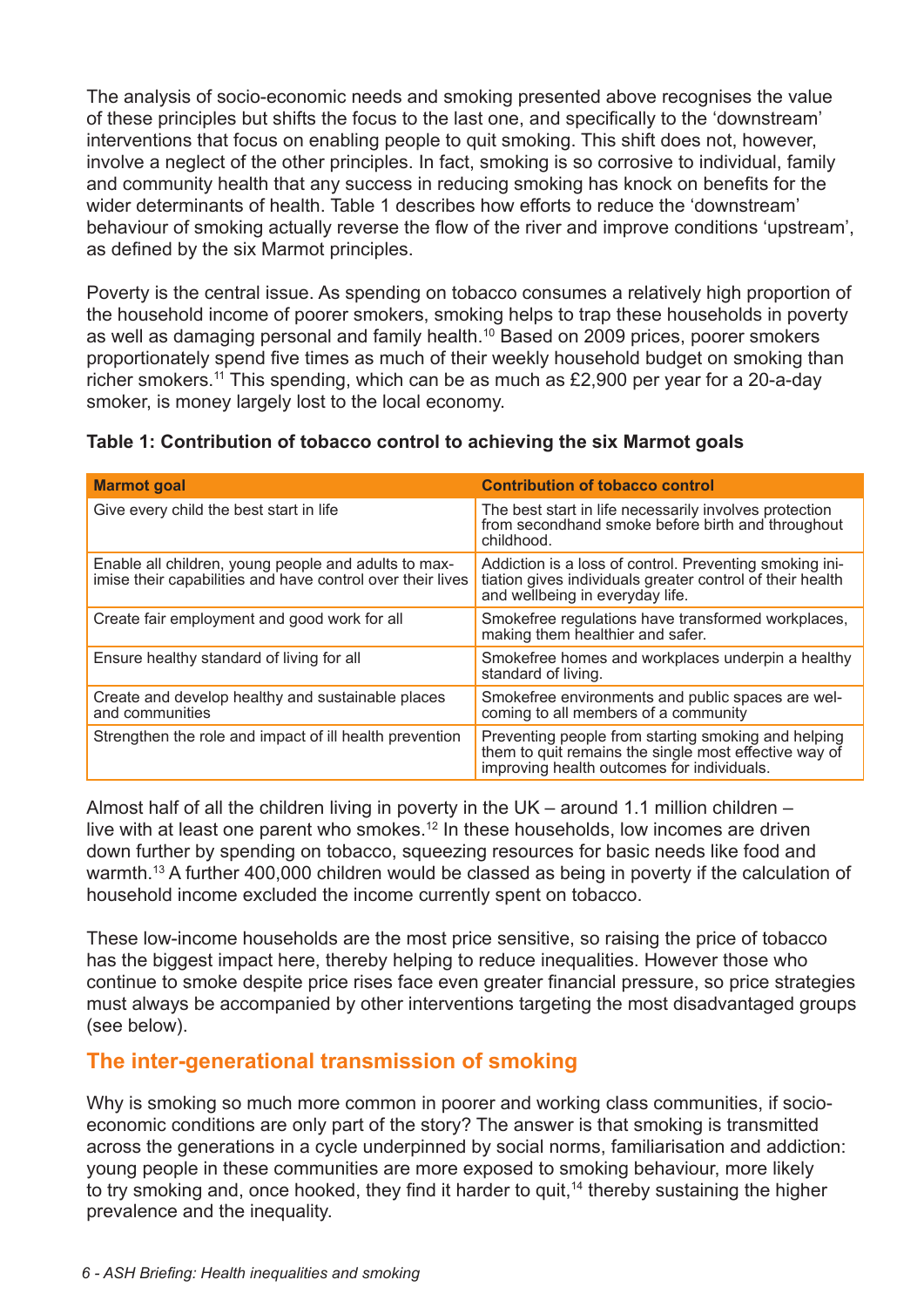If you grow up around smokers, the risk that you too will start smoking is much greater. Children and young people who live with parents who both smoke are nearly three times more likely to become smokers themselves than their peers who do not live with smokers.<sup>15</sup> If smoking is perceived to be normal behaviour, the obstacles to experimentation may be low. In fact, there may be considerable peer pressure to smoke. Access to tobacco may also be easier, both in the home and in the wider community. Consequently the socio-economic variations in smoking prevalence shown in Figure 2 are replicated in the uptake of smoking by children and young people. Figure 3 shows the prevalence of smoking in 16-19 year olds in England by deprivation score. Young people in the most deprived quintile are three times more likely to be smokers than young people in the least deprived quintile.

This process starts at birth: Figure 4 compares the rates of smoking by pregnant women across the three main socio-economic groups. The differences are marked: not only is prevalence highest in the 'routine and manual' group but women in this group are also the least successful at quitting during pregnancy. In addition, young mothers (under 20 years old) are nearly six times more likely to smoke during pregnancy than mothers aged 35 years or more.16 These differences have immediate impacts on health inequalities as maternal smoking causes up to 5,000 miscarriages, 300 perinatal deaths and 2,200 premature births in the UK each year.<sup>17</sup>



Figure 4. Smoking during pregnancy by socio-economic group (Infant Feeding Survey 2010)

A socio-economic gradient in quit rates is seen across all smokers and has had a huge long-term impact. At the top end of the socio-economic spectrum, quit rates have been highest over the past 20 years, creating a virtuous circle in which smoking has been slowly denormalised and ever fewer children and young people have been exposed to smoking behaviour. At the bottom end of the socio-economic spectrum, low quit rates by adult smokers have kept smoking far more visible in homes and communities. Smoking has not been denormalised in the same way and many children and young people continue to see their peers and role models with cigarettes in their hands.

In general, smokers in the routine and manual socio-economic group try to quit as often as their peers in the professional and managerial group, but they do not succeed as often.18 This is partly because they are more dependent on nicotine: they start smoking earlier in the day, smoke more cigarettes per day,<sup>19</sup> and consume more nicotine per cigarette than the most affluent smokers.20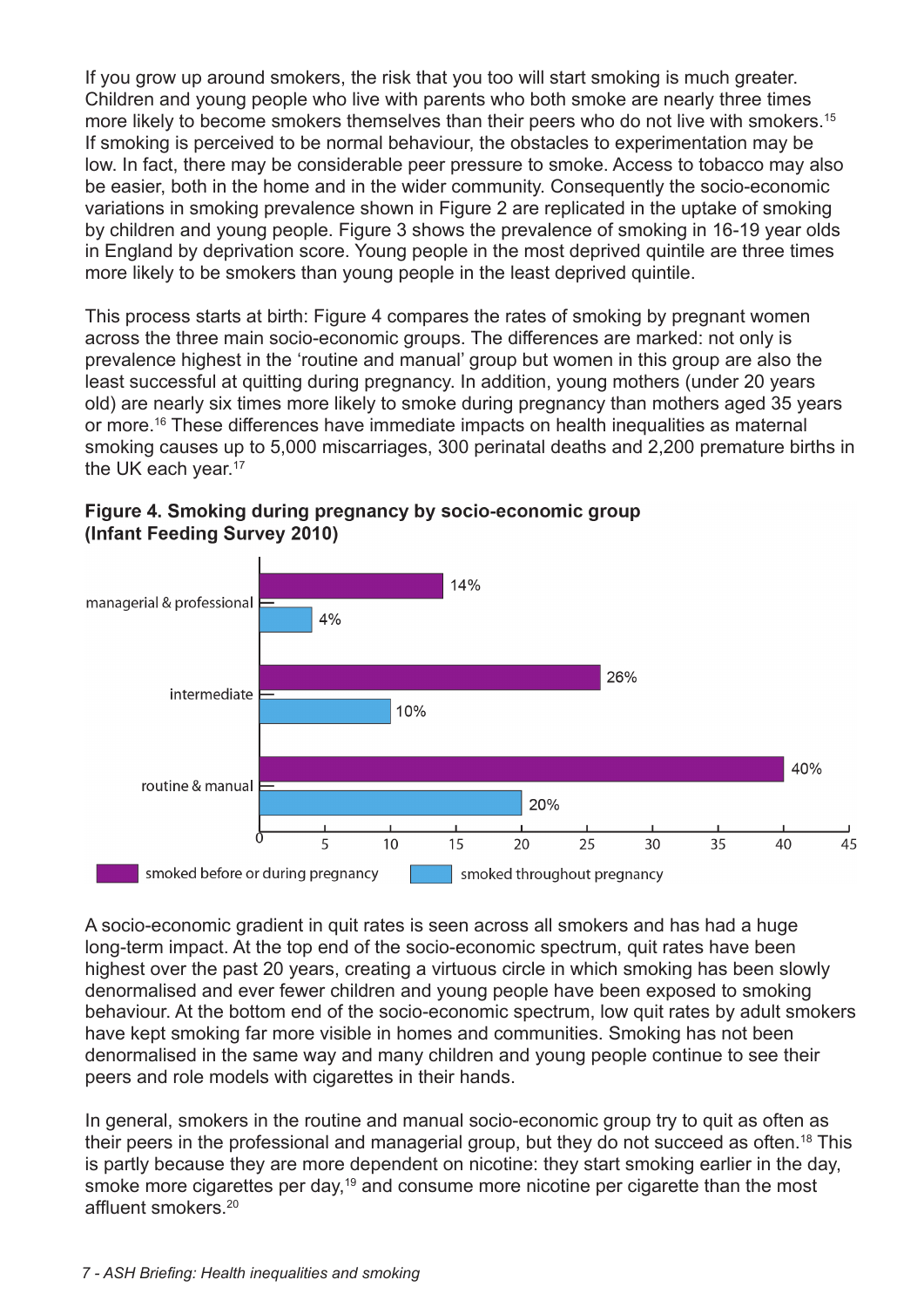

#### Figure 3. Prevalence of smoking in 16-19 year olds by deprivation score (Health Survey for England 2006-2012 pooled)

Other factors that can affect their chances include:<sup>21</sup>

- A lack of social support. Smokers who are trying to quit benefit from continuing, nondirective social support, which may be harder to find when smoking is more common and more acceptable within your family and community. Long-term abstinence is also harder for ex-smokers if they routinely find themselves in the company of smokers, especially if they experience social pressure to smoke.
- A focus on present needs over future plans. People in lower socio-economic groups tend to be more focussed on the present and are more likely to be motivated by immediate health concerns. They are less likely than people in higher socioeconomic groups to be motivated to quit by a concern for health in the future.
- Stress and boredom. People who experience enduring stress may turn to smoking to cope and may feel that quitting is a low priority, given the rest of life's daily concerns.
- Failure to adhere to treatment. Smokers in lower socio-economic groups are more likely to stop taking treatment early and less likely to complete programmes of behavioural support.

These are the key factors that have emerged through the academic literature. A slightly different, but consistent, picture is gained through market research (Box 2).

The ways in which social norms operate to replicate and sustain smoking behaviour can be complex and place-specific. For example, a study of two schools in England found social norms working in opposite ways to drive smoking uptake. In a suburban school, a culture of attainment marginalised a minority of students from disadvantaged families, for whom smoking became integral to an alternative identity. In contrast, in an urban school, smoking was normative within the dominant gang-focussed student culture.<sup>22</sup> Such differences make the work of tobacco control a great deal more challenging. Nonetheless, the achievement of tobacco control in England to date has been precisely to shift social norms and public attitudes. It is vital that this work continues in all communities where smoking is still in any way normative.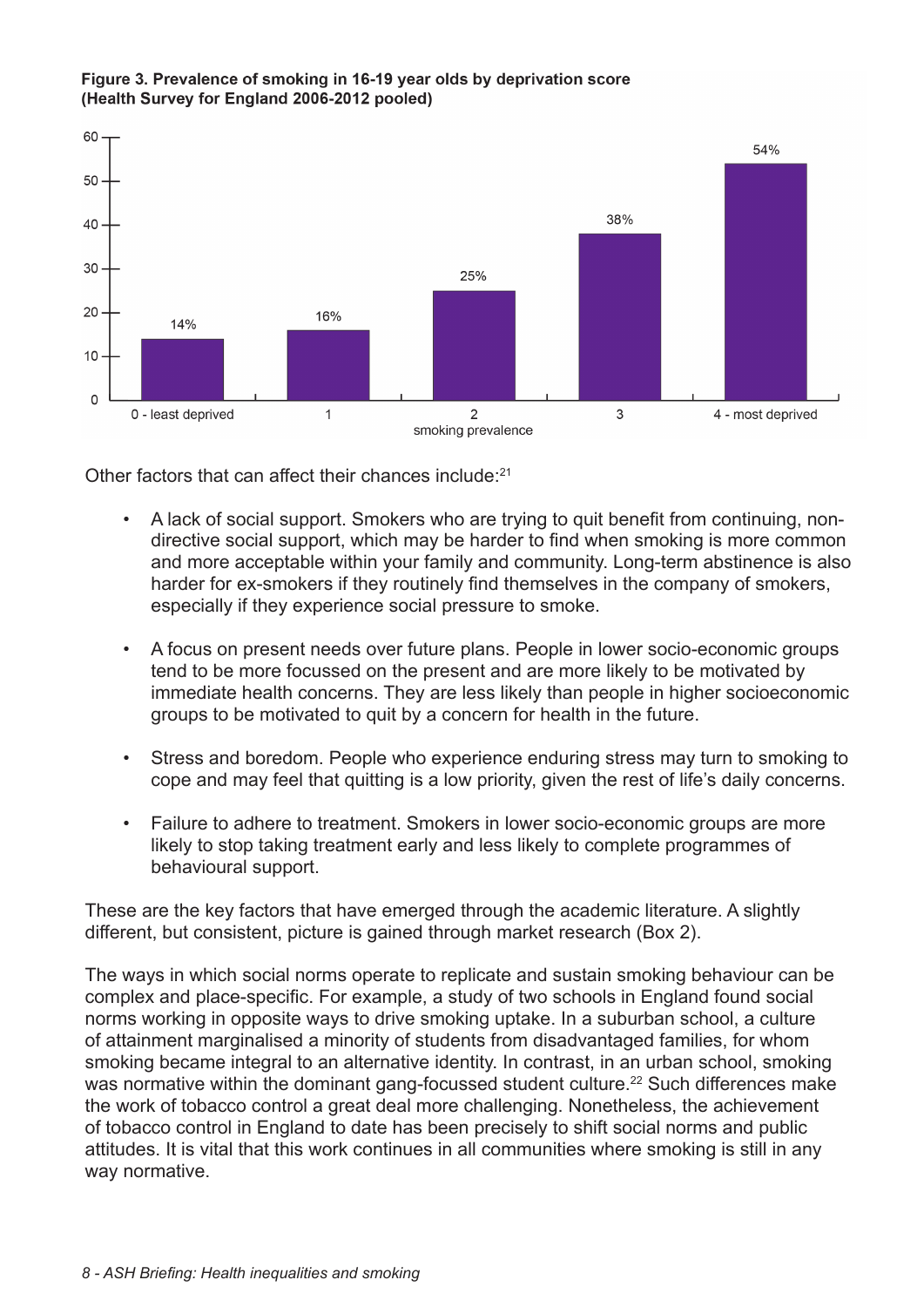Key policy/guidance:

- *• From evidence into action: opportunities to protect and improve the nation's health*. Public Health England, 2014
- *• Smoking: harm reduction*. NICE guidelines PH45, 2013
- *• Smoking: stopping in pregnancy and after childbirth*. NICE guidelines PH26, 2010
- *• Smoking cessation in pregnancy: a call to action*. Challenge Group, 2013

# **Box 2: Marketing insights into 'routine and manual' smokers**

- Routine and manual workers tend to establish standard routines in which smoking is entrenched. The family and local community are very important to routine and manual smokers and many live in close proximity and socialise regularly. Quitting smoking can be isolating to routine and manual smokers as they are surrounded in their communities and social groups by other smokers, and this often leads to relapse.
- Routine and manual smokers may be daunted by the prospect of quitting; they know from personal experience, and from others, that it is hard and painful, and feel that it is likely to end in failure. The short-term benefits of quitting are perceived as minimal when compared against the pain of quitting and the fact that the long-term benefits will not be felt for some time.
- • Routine and manual smokers can see smoking as integral to who they are rather than something they do. Smoking may fulfil many needs: it is a fix, it is a coping mechanism, it fills a gap, helps them to relax and have some 'me' time, or it can act as a reward. As such, attempting to become a non-smoker or even an ex-smoker may not only seem daunting but out of character.

Source: *Tackling health inequalities – Targeting routine and manual smokers in support of the public service agreement smoking prevalence and health inequality targets*, Department of Health National Support Team, 2009.

## **Other axes of smoking-related inequalities**

#### **Geography**

The strength of the link between socio-economic status and smoking translates into wide regional and local variations in smoking prevalence and health outcomes in England. Table 2 compares rates of smoking, smoking-related mortality and smoking-related hospital admissions across the regions of England, in order of smoking prevalence. Although there is only a 3.5 percentage point difference in smoking prevalence across the regions as a whole, this translates into a 30% increase in smoking-related deaths and a 55% increase in hospital admissions.

Table 2 makes plain the north-south divide in smoking-related inequalities in England. The lowest rates of smoking, deaths and hospital admissions are in the south and the highest rates are in the north. This is consistent with the wider picture of health inequalities across England where there is a long-standing difference in premature mortality between north and south.23

Differences between individual local authorities are much greater. For example, smoking prevalence in Kingston-upon-Hull is 26.4%, more than double the prevalence of 9.8% in Wokingham in Berkshire. Smoking-related deaths are also over twice as common in Hull as in Wokingham (434 vs.197 deaths per 100,000 people per year). The difference between the smoking rates in the routine and manual socioeconomic group is smaller: prevalence in this group is 35.0% in Hull and 26.7% in Wokingham. However the difference in the size of the routine and manual population in these two local authorities exacerbates the overall inequality. In Hull, the routine and manual socio-economic group comprises 36.7% of the population compared to 14.6% in Wokingham.24

Data on individual local authorities can be found at [www.tobaccoprofiles.inf](http://www.tobaccoprofiles.info)o.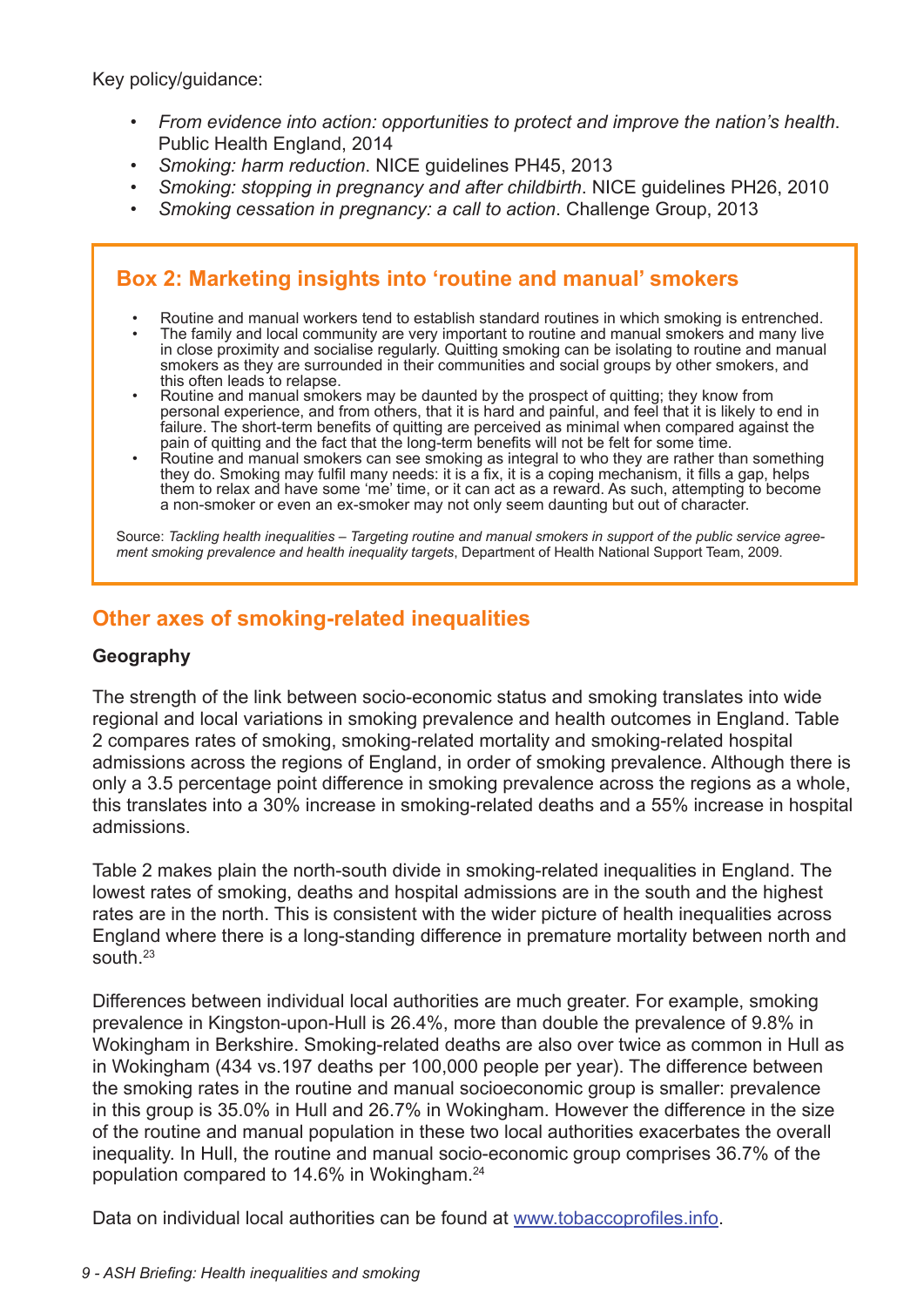**Table 2. Regional differences in smoking prevalence and smoking-related health outcomes in England (Local Tobacco Profiles)**

|                                                 | South<br>East | South<br>West | West<br>Midlands | London | hgland<br>$\mathbf{b}$<br>East<br>ш | Midlands<br>East | North<br>West | East<br><b>North</b> | & Humber<br>Yorkshire |
|-------------------------------------------------|---------------|---------------|------------------|--------|-------------------------------------|------------------|---------------|----------------------|-----------------------|
| smoking<br>prevalence                           | 16.6%         | 16.9%         | 16.9%            | 17.0%  | 17.9%                               | 18.8%            | 19.9%         | 19.9%                | 20.1%                 |
| routine/<br>manual<br>prevalence                | 26.4%         | 28.3%         | 26.4%            | 25.3%  | 29.3%                               | 29.2%            | 28.6%         | 28.2%                | 30.7%                 |
| smoking-<br>related<br>deaths*                  | 241           | 238           | 273              | 261    | 247                                 | 272              | 329           | 359                  | 313                   |
| smoking-<br>related<br>hospital<br>admissions** | 1291          | 1563          | 1669             | 1517   | 1594                                | 1701             | 1885          | 2446                 | 1995                  |

\*estimated smoking-attributable mortality per 100,000 population aged 35+ \*\*age-standardised hospital admissions in per 100,000 population aged 35+

## **Mental health**

The links between mental health and smoking are profound. Smoking rates are consistently higher among people with a mental health condition and prevalence tends to increase with the severity of the condition.

In 2014, 31% of men who had ever had a diagnosis of a mental health condition smoked compared to 19% of men who had never had such diagnosis. Likewise, 23% of women who had ever had a diagnosis of a mental health condition smoked, compared to 13% of women who had never had a diagnosis.<sup>25</sup> Hence having any history of a diagnosed mental health condition dramatically increases the likelihood that someone is a smoker.

The 2007 Adult Psychiatric Morbidity Survey described different rates of smoking prevalence across different mental health conditions:26

- • 32% of people with 'common mental disorders' such as anxiety or depression were smokers, compared to 20% of people without such disorders
- • 37% of people with depression were smokers
- • 40% of people with probable psychosis were smokers
- • 46% of people with alcohol dependence were smokers
- 57% of those who had attempted suicide in the past year were smokers

In the same year, an estimated two fifths (42%) of all the cigarettes smoked in England were smoked by people with a mental condition.<sup>26</sup>

Key policy/guidance:

- *• The Five Year Forward View for Mental Health*. Mental Health Task Force, 2016
- *• Smoking: acute, maternity and mental health services*. NICE guidelines PH48, 2013

#### **Prisoners**

Smoking rates among prisoners have long been exceptionally high. A government survey in 2007 found smoking prevalence of 78% and 88% in two prisons in England.<sup>27</sup> This reflects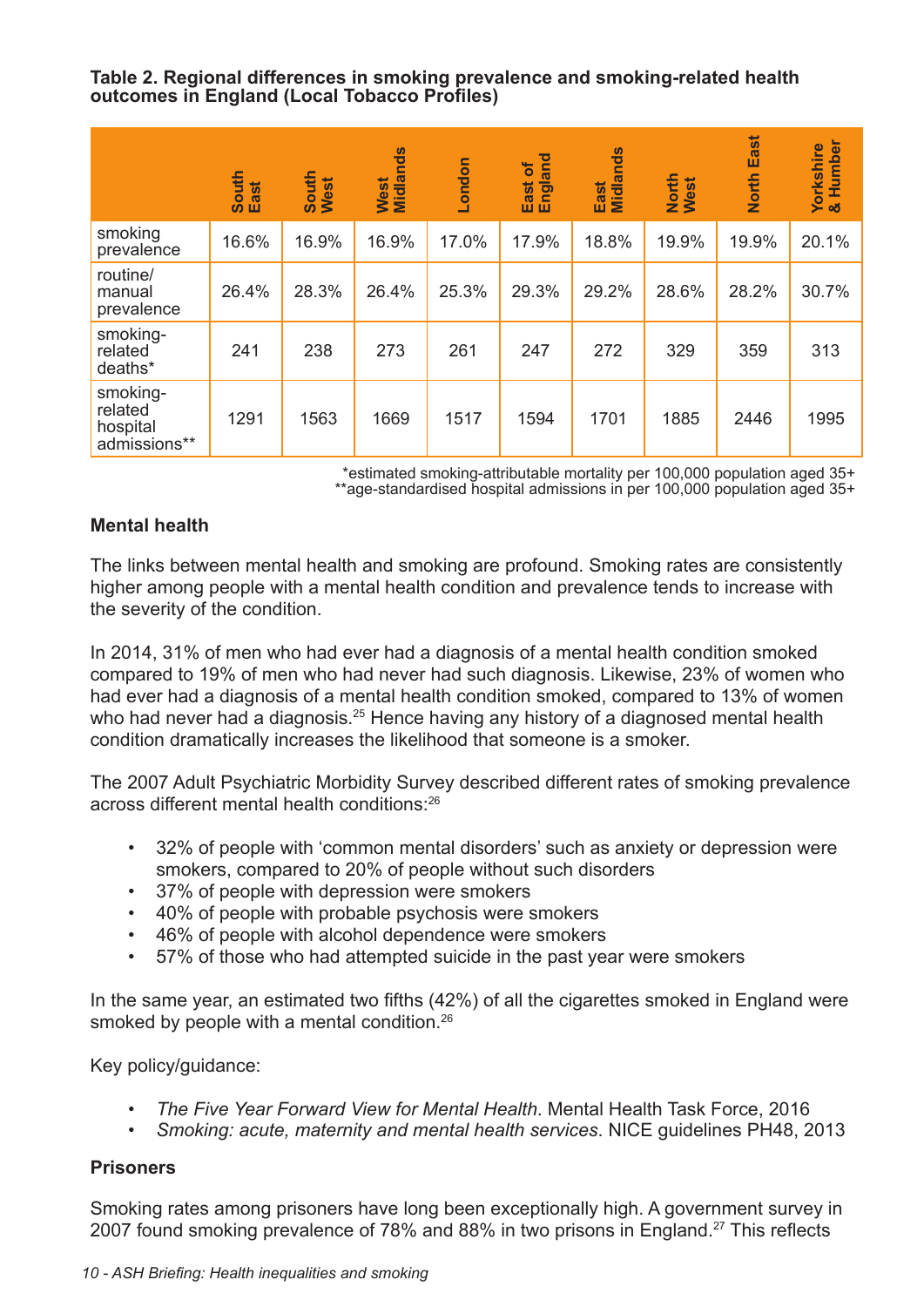the compound disadvantage borne by so many of those who enter prison, including high rates of mental health problems, rather than the experience of prison itself. A study of women entering prison in England found that 85% of women were smokers when they were first incarcerated. The proportion who remained smokers a month later remained the same, though the amount of tobacco smoked per day had declined.<sup>28</sup>

Prisons in England were given a partial exemption from the 2006 smokefree legislation to allow smoking in cells. However, from October 2015 open prisons became smokefree in all enclosed areas and from May 2016 all prisons in Wales and in southwest England will go fully smokefree indoors and out. This begins a process of change that will eventually extend to all prisons in England. Given the high levels of smoking in prisons, this programme of change could have major impacts on smoking among highly disadvantaged people. However this requires that they are fully supported to quit or switch to alternative nicotine products both during their incarceration and after their release.

Key policy/guidance:

*• Smoking in Prisons in England and Wales: An examination of the case for public health policy change.* Offenders Health Research Network, 2014

## **Looked-after children**

Children who are in, or have been through, the care system are among the most vulnerable people in society. Most children become looked-after as a result of abuse and neglect. Although they have many of the same health issues as their peers, the extent of these is often greater because of their past experiences. For example, almost half of children in care have a diagnosable mental health condition and two-thirds have special educational needs.29

Looked-after children are far more likely to smoke than children of the same age who are not in the care system. A study in 2003 found that as many as two thirds of children in residential care smoke.30 This level of smoking is consistent with the multiple disadvantages that characterise looked-after children.

Looked-after children are at high risk of long-term disadvantage, marginalisation and poor health and life outcomes. Smoking is a key factor driving this risk, undermining health, well-being and financial security. It is therefore vital to reduce the risk of smoking uptake among looked-after children, especially through placement in smokefree homes, while also ensuring that looked-after children who do smoke have every opportunity to quit.

Key policy/guidance:

*• Foster care, adoption and smoking*. Action on Smoking and Health and The Fostering Network, 2016

## **LGBT people**

Compared to the majority heterosexual population, smoking rates are significantly higher among gay, lesbian and bisexual adults (see Table 3). The highest smoking prevalence is among bisexual men, nearly a third of whom smoke. There are currently no national data available on smoking prevalence among trans people.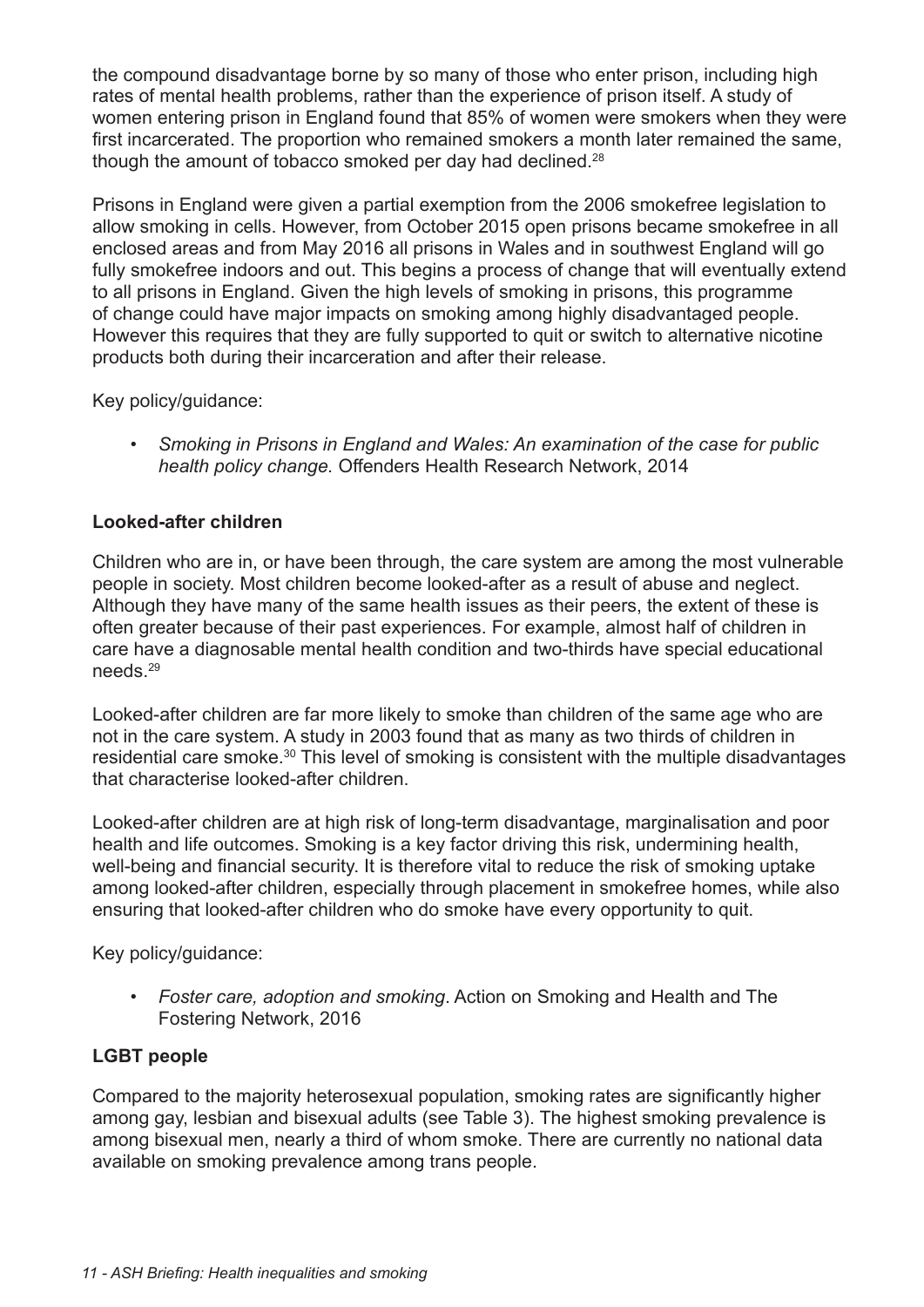Higher smoking prevalence among LGBT adults is likely to be linked, at least in part, to higher stress levels and poorer mental health in this population.<sup>31</sup> An analysis of the GP Patient Survey in 2009/10 found that gay men and lesbians were twice as likely as their heterosexual counterparts to report a longstanding psychological or mental health condition. Bisexual men and women were three times as likely to report such a condition.<sup>32</sup>

|       | gay/lesbian | <b>bisexual</b> | heterosexual |
|-------|-------------|-----------------|--------------|
| men   | 23.7%       | 32.5%           | $19.7\%$     |
| women | 25.0%       | 22.7%           | 16.7%        |
| all   | 24.2%       | 25.4%           | 18.1%        |

|  |  |  |  | Table 3. Smoking prevalence by gender and sexuality in England, 2014 (ONS) |  |
|--|--|--|--|----------------------------------------------------------------------------|--|
|--|--|--|--|----------------------------------------------------------------------------|--|

Key policy/guidance:

*• The Lesbian, Gay, Bisexual and Trans Public Health Outcomes Framework Companion Document*. Department of Health, Public Health England and the National LGB&T Partnership, 2013

## **Black and minority ethnic groups**

The relationship between smoking and ethnicity is complex. For example, above average rates of smoking are reported among Pakistani and Bangladeshi men, but women in these ethnic groups are unlikely to smoke: in 2004, 40 per cent of Bangladeshi men smoked compared to only 2 per cent of Bangladeshi women.<sup>33</sup> Only in the Irish population is smoking prevalence higher than average among both men and women. Smoking prevalence in ethnically Indian, Chinese and Black African populations is consistently lower than average.

These results do not, however, capture the full range of ethnic groups in England. There are other ethnic groups that are invisible in the standard ONS classification of ethnicity which have their own cultural and social norms within which smoking may play a part. For example, a study of smoking in the Turkish, Polish and Somali communities in London found that participants' perceptions of attitudes to smoking in Turkey, Poland and Somalia respectively affected their own attitudes and smoking behaviour.<sup>34</sup> Such differences should always be examined by local needs assessments.

# **Reducing smoking-related health inequalities**

The health inequalities that are driven by differences in smoking prevalence will only be reduced though measures that have a greater effect on smokers in higher prevalence groups. In practice, this means both prioritising population-level interventions which disadvantaged smokers are more sensitive to and targeting interventions on these smokers.

This balance between using population measures that impact on everyone and targeting those in most need is captured in the following recommendation from *Fair Society, Healthy Lives*:

*Implement evidence-based programme of ill health preventive interventions that are effective across the social gradient by focusing public health interventions such as smoking cessation programmes and alcohol reduction on reducing the social gradient.*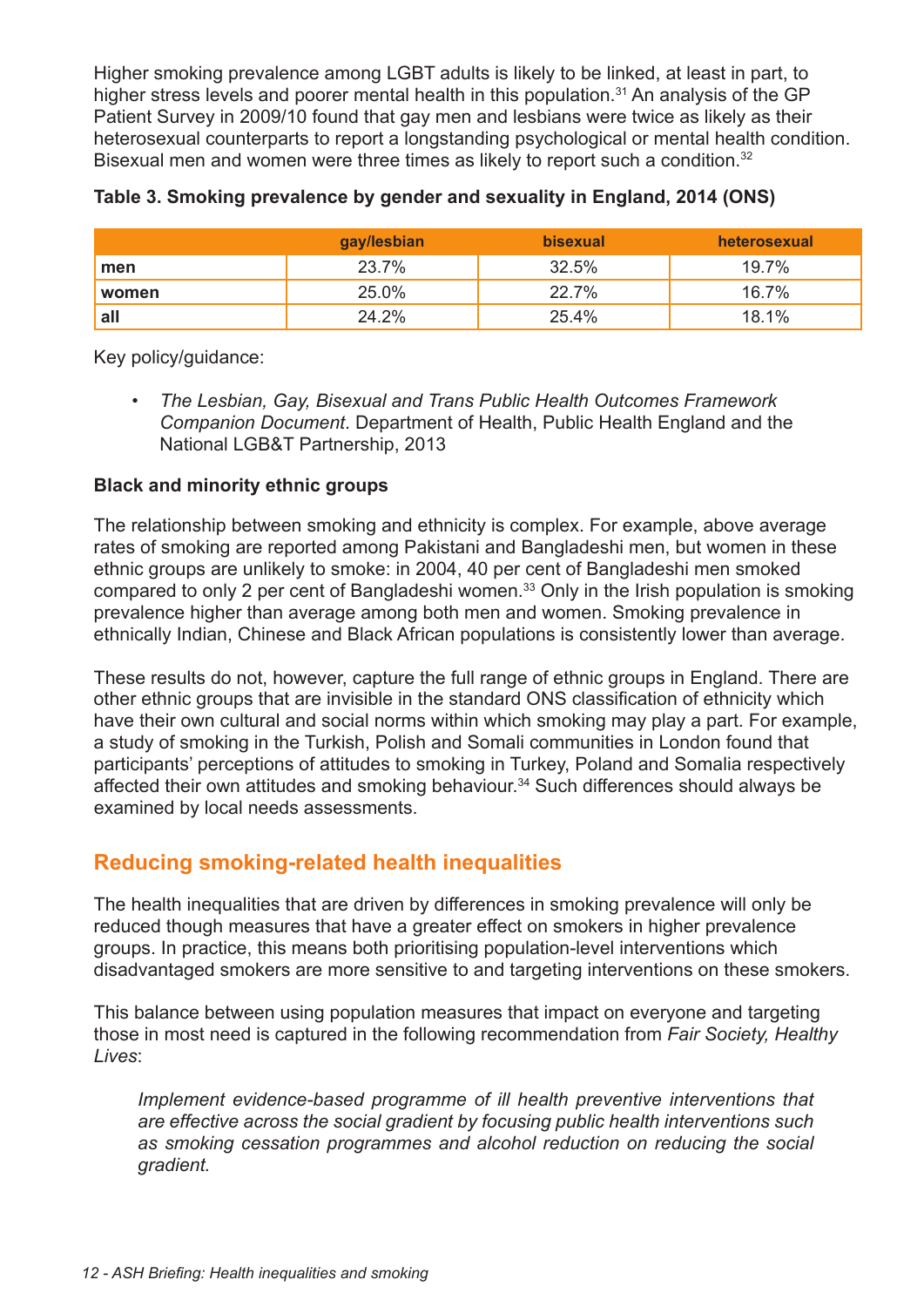The following measures are central to a comprehensive package of measures to reduce health inequalities:

- **• Effective taxation to reduce the affordability of tobacco.** Increasing the price of tobacco is the one population-level intervention that unequivocally has a greater effect on lower income smokers.35,36 As poorer smokers are more price sensitive, they are more likely to quit than wealthier smokers when the price of tobacco rises. To be effective, however, the tax regime needs to minimise opportunities for smokers to downtrade, above all by preventing tobacco companies from manipulating the prices of their brands to ensure that ultra-low price brands are minimally affected by tax increases.
- **• Tackling the illicit market**. The effect of tax increases is lost if smokers can obtain illicit or counterfeit cigarettes that are untaxed. The illicit market has shrunk over the last decade<sup>37</sup> but still remains a major obstacle to effective tobacco control, especially in poorer communities. Ongoing action is needed at local, national and European levels to control and monitor the tobacco supply chain.
- **• Mass media campaigns.** There is evidence that mass media campaigns can have a greater impact on more disadvantaged smokers if they care carefully tailored and targeted.36 This requires both that the content and the tone of the campaigns are suitable for the target audience and that the promotion of the campaigns ensures maximum exposure in this audience.
- **• Targeted specialist stop smoking services**. From the outset, specialist stop smoking services were designed to target disadvantaged communities. However, they have had limited impact on inequalities because smokers from disadvantaged areas find it more difficult to stop with the help of stop smoking services than their more affluent neighbours.38,39 These services need to refocus on the task of reducing inequalities and examine every aspect of their referral and treatment pathways to ensure that they are geared to this task. In particular, referral partners who have everyday contact with disadvantaged smokers, such as GPs, mental health services, criminal justice services and children's services, need to be fully engaged to ensure that opportunities to support people to quit are not missed, both through brief intervention and through referral to specialist services. Recent research in Scotland has identified a key role for debt and money advice providers in identifying and referring smokers on low incomes.40
- **• Harm reduction**. Smokers who are highly addicted to nicotine can dramatically reduce their risks without having to overcome their addiction by switching to alternative nicotine products.<sup>41</sup> Given the high nicotine dependency of many of the most disadvantaged smokers, and the many socio-economic obstacles that inhibit their motivation to quit and engage with services, such products have the potential to play a major role in reducing smoking prevalence in these groups, especially if they are designed, delivered and priced in ways that make them more attractive than cigarettes. These products include both licensed nicotine replacement therapies, such as gums and sprays, and unlicensed nicotine vapourisers (e-cigarettes).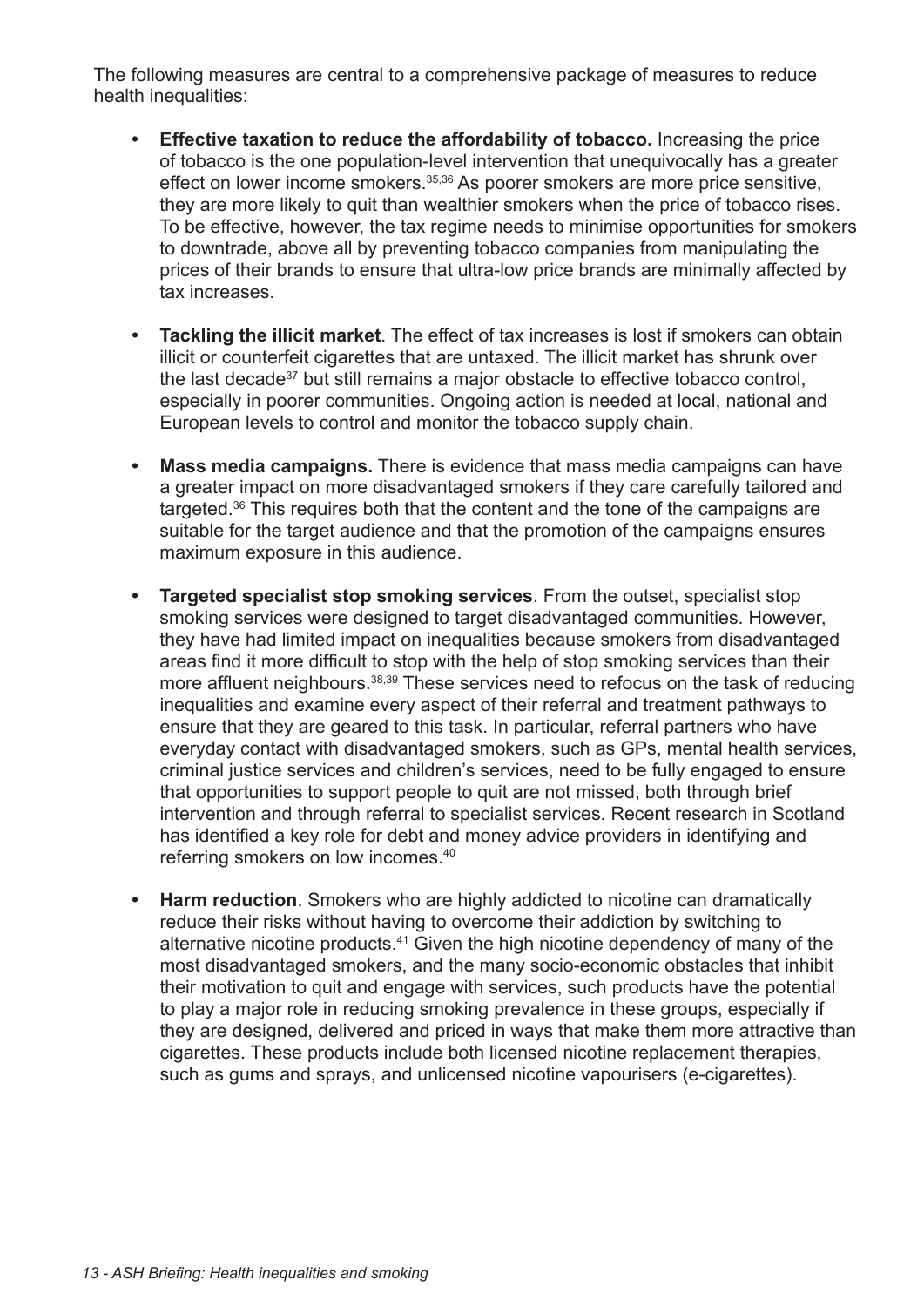# **References**

- 1. Life Expectancy at Birth by Local Areas in England and Wales, 2000–02 to 2012–14. ONS
- 2. Annual Mortality Statistics. Statistics on Smoking, England 2015. Health and Social Care Information Centre
- 3. Hospital Episode Statistics. Statistics on Smoking, England 2015. Health and Social Care Information Centre
- 4. Opinions and Lifestyle Survey. Adult smoking habits in Great Britain, 2014, ONS, 2016.
- 5. Stringhini S, Sabia S, Shipley M et al. Association of socioeconomic position with health behaviors and mortality. JAMA 2010; 303(12):1159-1166
- 6. Jha P, Peto R, Zatonski W, et al. Social inequalities in male mortality, and in male mortality from smoking: indirect estimation from national death rates in England and Wales, Poland, and North America. The Lancet 2006; 36: 367–370.
- 7. Gruer L, Hart C, Gordon D, Watt G. Effect of tobacco smoking on survival of men and women by social position: a 28 year cohort study. BMJ 2009; 338: b480.
- 8. Graham H, Inskip H, Francis B & Harman J. Pathways of disadvantage and smoking careers: evidence and policy implications. J Epidemiol & Community Health 2006; 60: ii7–ii12.
- 9. St Mungo's Client Needs Survey 2013 (personal communication)
- 10. Hiscock R, Bauld L, Amos A, Platt S. Smoking and socioeconomic status in England: the rise of the never smoker and the disadvantaged smoker. Journal of Public Health (Oxf). 2012; 34: 390–6.
- 11. Smoking: the true economic cost. Local Government Association, Smokefree Action Coalition and the Faculty of Public Health, 2015.
- 12. Belvin C, Britton J, Holmes J, Langley T. Parental smoking and child poverty in the UK: an analysis of national survey data. BMC Public Health 2015; 15: 507.
- 13. Guillaumier A, Bonevski B, Paul C. 'Cigarettes are priority': a qualitative study of how Australian socioeconomically disadvantaged smokers respond to rising cigarette prices. Health Education Research 2015; 30 (4): 599-608.
- 14. Gilman S, Abrams D, Buka S. Socioeconomic status over the life course and stages of cigarette use: initiation, regular use, and cessation. J Epidemiol & Community Health 2003; 57: 802–808.
- 15. Leonardi-Bee J, Jere M, Britton J. Exposure to parental and sibling smoking and the risk of smoking.Thorax 2011; 66(10):847-55.
- 16. Infant Feeding Survey 2010. Health and Social Care Information Centre, 2012
- 17. Passive smoking and children. A report of the Tobacco Advisory Group of the Royal College of Physicians. London, Royal College of Physicians, 2010
- 18. Caleyachetty A, Lewis S, McNeill A et al. Struggling to make ends meet: exploring pathways to understand why smokers in financial difficulties are less likely to quit successfully. The European Journal of Public Health 2012; 22(suppl 1): 41–8.
- 19. General Lifestyle Survey 2011, ONS, 2013.
- 20. Fidler J, Jarvis M, Mindell J & West R. Nicotine intake in cigarette smokers in England: distribution and demographic correlates. Cancer Epidemiol. Biomarkers Prev. 2008; 17: 3331–3336.
- 21. Hiscock R, Bauld L, Amos A, Fidler J, Munafo M. Socioeconomic status and smoking: a review. Ann. NY Acad. Sci. 2012; 1248: 107–123.
- 22. Fletcher A and Bonell C. Social network influences on smoking, drinking and drug use in secondary school: centrifugal and centripetal forces. Sociology of Health and Illness 2013; 35(5): 699-715.
- 23. Hacking J, Muller S, Buchan I. Trends in mortality between the English north-south divide from 1965 to 2008: comparative observational study. BMJ 2011; 342: d508.
- 24. Socioeconomic classification. ONS Neighbourhood statistics, 2011
- 25. Health Survey for England 2014, Chapter 2: Mental Health Problems. HSCIC, 2015
- 26. McManus S, Meltzer H, Campion J. Cigarette smoking and mental health in England. Data from the Adult Psychiatric Morbidity Survey 2007. National Centre for Social Research, 2010
- 27. Acquitted Best practice guidance for developing smoking cessation services in prisons. Department of Health and HM Prison Service, 2007
- 28. Plugge E, Foster C, Yudkin P & Douglas, N. Cardiovascular disease risk factors and women prisoners in the UK: the impact of imprisonment. Health Promotion International 2009; 24: 334-343.
- 29. Promoting the health and well-being of looked-after children. Statutory guidance for local authorities, clinical commissioning groups and NHS England. Department for Education and Department of Health, 2015
- 30. The mental health of young people looked after by local authorities in England. Office for National Statistics, 2002
- 31. Lick D, Durso L, Johnson K. Minority stress and physical health among sexual minorities. Perspect Psych Sci. 2013; 8: 521-548.
- 32. Elliott M, Kanouse D, Burkhart Q, et al. Sexual minorities in England have poorer health and worse health care experiences: a national survey. J Gen Intern Med. 2015; 30(1): 9-16.
- 33. Health Survey for England 2004: The Health of Minority Ethnic Groups. NHS Health and Social Care Information Centre, 2005
- 34. Poonia J. Smoking cessation and ethnic minority communities: Findings of a qualitative research project with Somali, Polish and Turkish communities in London. NHS Commissioning Support for London, 2009.